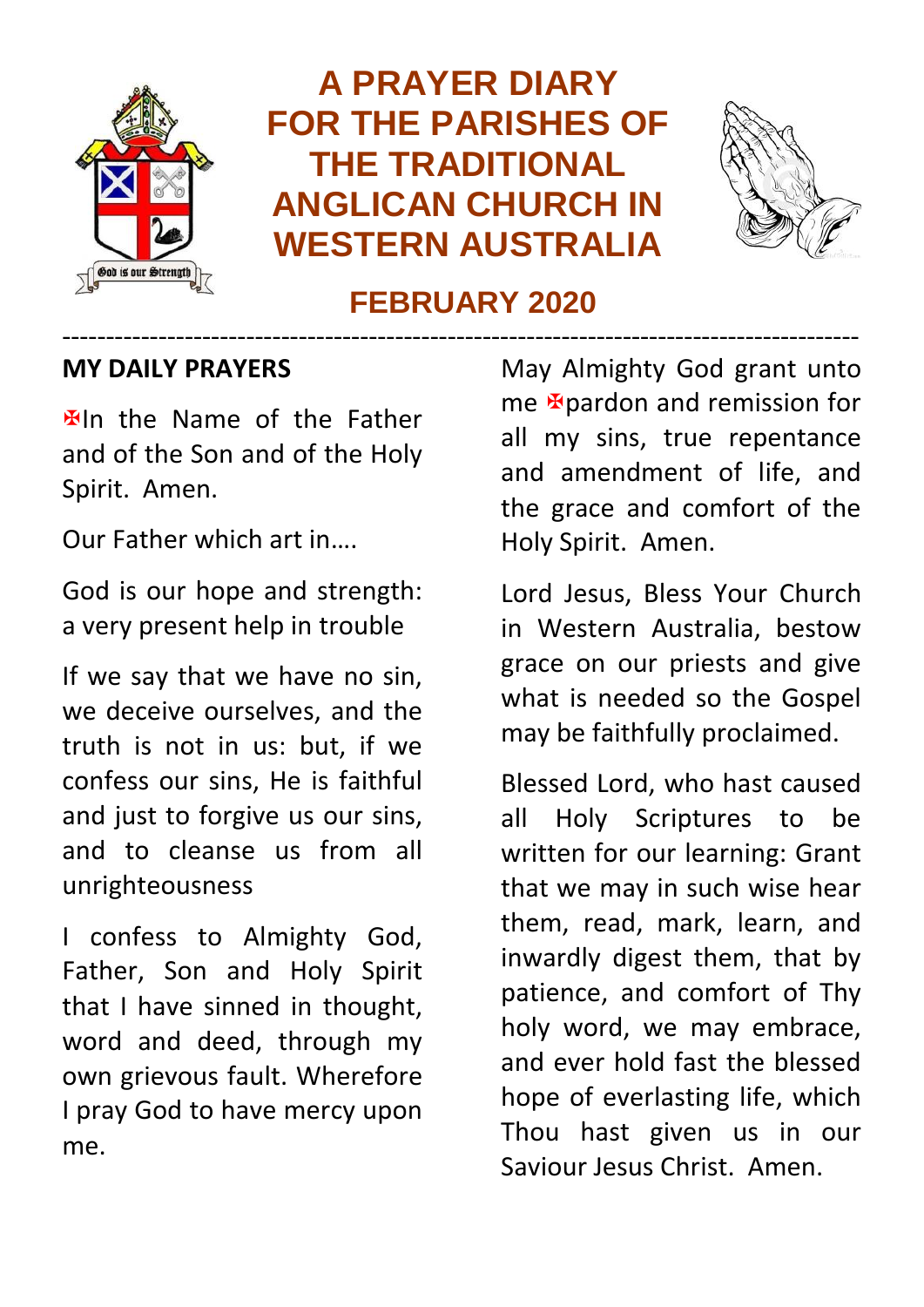#### 1 **Saturday**

For those who have lost so much because of the bush fires **Des Wright; Edna Wright**

#### 2 **PURIFICATION OF St MARY the VIRGIN**

For the families who have lost loved ones because of bush fires **Fr Robert Burn; Joan Burn**

### 3 **Monday**

For volunteer fire-fighters and emergency services personnel **Bob Fleay; Peter Emmens**

#### 4 **Tuesday**

That we may bravely contend for the Christian faith **Dougal Burton; Beth Burton**

#### **William Burton; Amelia Burton**

5 **Wednesday**

For Christians being persecuted throughout the world **Marie Bolt; Shelley Dixon**

6 **Thursday** For a deepening of our devotion to Jesus our Lord and Saviour **Maggie de Jonghe Patricia Rigby**

7 **Friday** For those who faithfully serve our Lord Jesus Christ **Pearl de Lang; Ruth Lewis**

#### 8 **Saturday**

For those who pastorally care for grieving families **Helen Martin; Pat Daniel**

#### 9 **SEPTUAGESIMA**

For a desire to love and serve the Lord and His Church **Mary Hoffman; Gail Hutton**

#### 10 **Monday**

For more priests **Deirdre O'Brien; Keith O'Brien**

#### 11 **Tuesday**

For our families and friends **Bp John Keep; Valorie Keep**

#### 12 **Wednesday**

For those who are distressed and suffer mental illness

**Helen King; Reg King Brian Daniels; Robyn Daniels**

13 **Thursday** For Peace in the World **Ken Krachler; Stuart Krachler**

14 **Friday** For the Faithful Departed **Brian LeFaever; Eileen LeFaever**

15 **Saturday** For the United Nations **Shirley McFarlane Barbara Reynolds**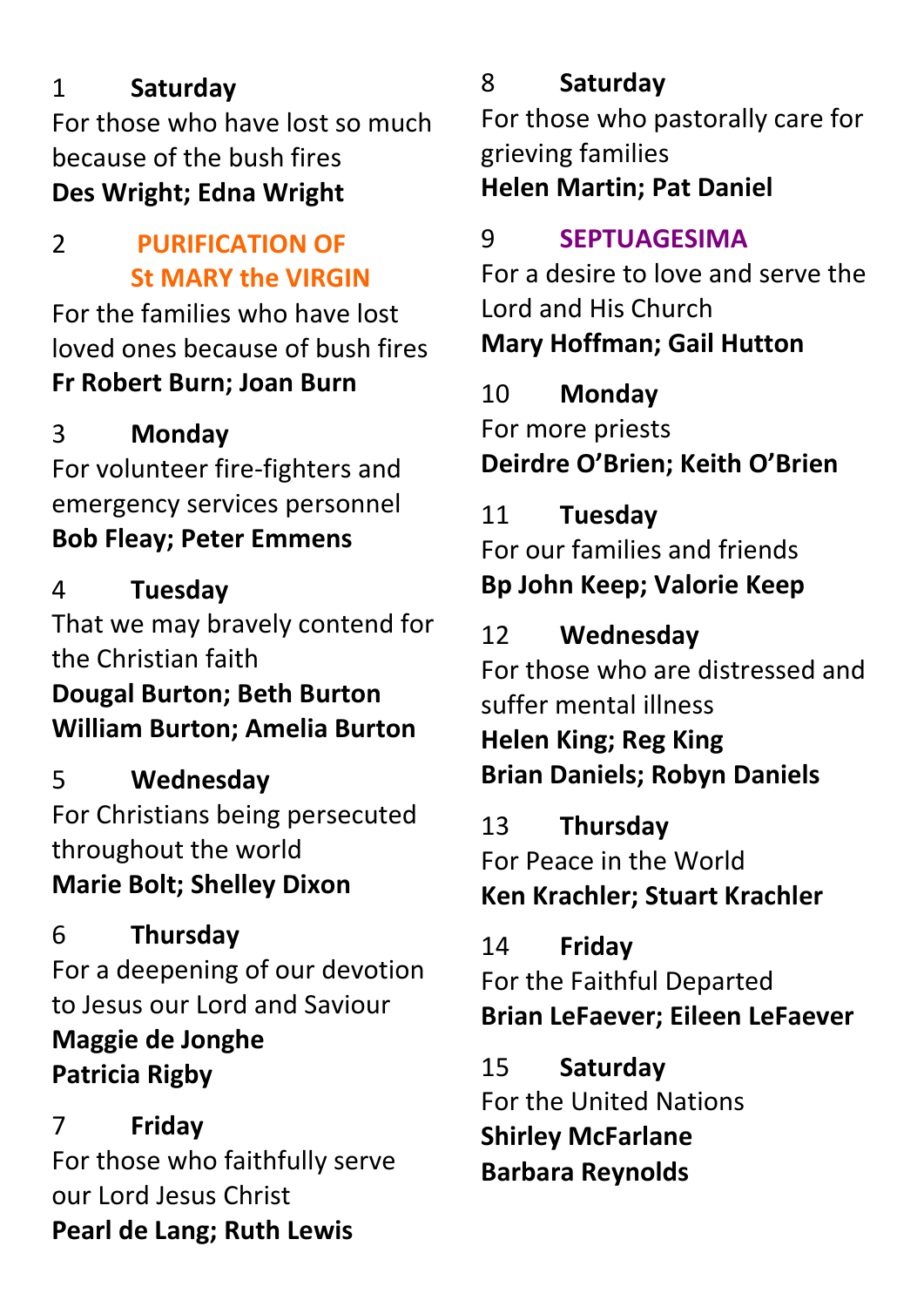#### 16 **SEXAGESIMA**

We give thanks to God our Creator; Redeemer; Sanctifier **Neville McPherson; Betty May**

#### 17 **Monday**

For Christians in other Churches **Val Melrose; Nancy Mollan**

18 **Tuesday** That we may worship God with praise and thanksgiving **Barbara Moody; Jennifer Newill**

19 **Wednesday** For our parishes of St Andrew and St Peter **Iain Scott; Tyvella Abban**

20 **Thursday** That we may contemplate what Jesus has done for us

## **Centaine Scott; Michelle Scott**

21 **Friday** That we may follow the example of the Saints **Mairi Scott; Patricia Scott**

22 **Saturday** The Parish of the Resurrection, Edmonton, Canada **Angeline Teh; Denise Turner Jeanette Teh; Nina Babic**

### 23 **QUINQUAGESIMA**

For Bp David and the members of our Diocesan Council **Fr Brian Tee; Miems Tee**

#### 24 **St MATTHIAS APOSTLE & MARTYR**

For the members of our Management Committee **Natalie Veal; John Wheldon**

25 **Tuesday** For the United Nations **Andrew Veal; Bronwyn Veal Abigail; Levi; William Veal**

### 26 **ASH WEDNESDAY**

For those who have given their lives for the Christian Faith **Hannah Wong; Toaw Ngo Pham**

## 27 **Thursday**

For courage to speak openly about our faith **Geoff Pollard; Pam Pollard**

## 28 **Friday**

For growth in the love and care of our Parish Family **Des Wright; Edna Wright**

## 29 **Saturday**

For the conversion of the faithless in our Country **Fr Robert Burn; Joan Burn**